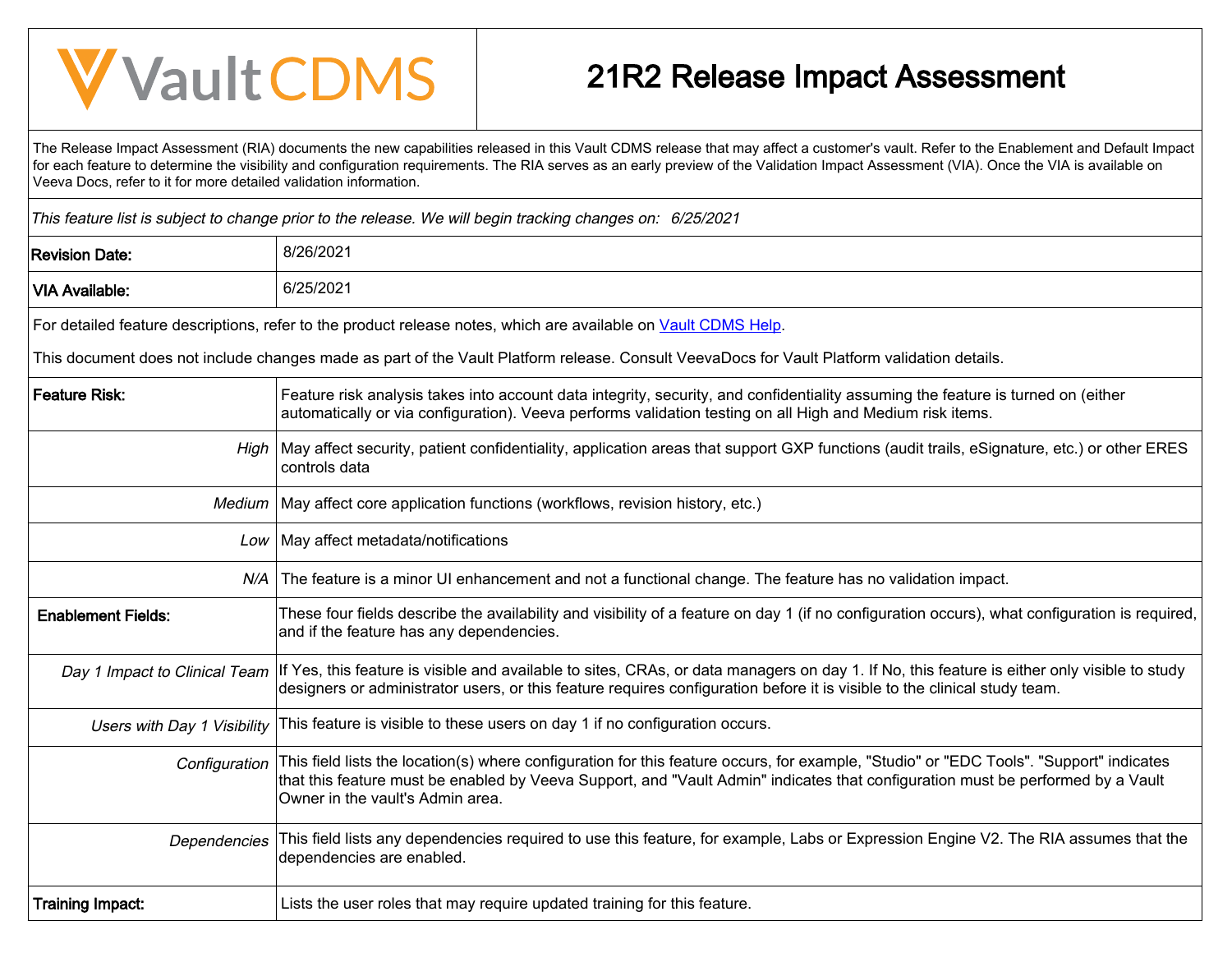| Day 1 Impact to<br><b>Clinical Team</b> | Name                                               | Application | Users with Day 1<br>Visibility | Configuration | Dependencies                | <b>GxP Risk</b> | <b>Description</b>                                                                                                                                                                                                                                                                                                                                                                                                                                                                                                                                                                                                                                                                                                                                                                                                                                                                                  | <b>Training Impact</b>                                                                                             |
|-----------------------------------------|----------------------------------------------------|-------------|--------------------------------|---------------|-----------------------------|-----------------|-----------------------------------------------------------------------------------------------------------------------------------------------------------------------------------------------------------------------------------------------------------------------------------------------------------------------------------------------------------------------------------------------------------------------------------------------------------------------------------------------------------------------------------------------------------------------------------------------------------------------------------------------------------------------------------------------------------------------------------------------------------------------------------------------------------------------------------------------------------------------------------------------------|--------------------------------------------------------------------------------------------------------------------|
| Yes                                     | Allow Deletion of<br>Unused Sites in<br>Production | <b>EDC</b>  | Study<br>Administrators        |               |                             | High            | Lead data managers can now delete<br>Sites in production as long as there<br>are no Subjects in the Site.                                                                                                                                                                                                                                                                                                                                                                                                                                                                                                                                                                                                                                                                                                                                                                                           | Lead Data<br>Manager                                                                                               |
| Yes                                     | CQL<br>Improvements                                | <b>CDB</b>  | <b>CDB Users</b>               |               |                             | N/A             | This release adds the ALIGN and<br>UNALIGN form modifier keywords to<br>CQL, which control the presentation of Manager<br>non-repeating form data alongside<br>repeating form data. This feature also<br>removes the site shifting behavior for<br>dates and datetimes.                                                                                                                                                                                                                                                                                                                                                                                                                                                                                                                                                                                                                             | Data Manager,<br>Lead Data                                                                                         |
| Yes                                     | <b>EDC General</b><br>Enhancements                 | <b>EDC</b>  | CRAs, Data<br>Managers, Sites  |               | Repeating Form<br>Expansion | Medium          | This release includes the following<br>qeneral enhancements to the Data<br>Entry and Review tabs:<br>The "Repeating Form Expansion"<br>feature is now enabled automatically<br>for all Studies.<br>Review tab users can click View<br>Summary for a repeating Form in the<br>Events & Forms panel to view a table<br>listing all instances of the repeating<br>Form. Clicking a Form instance in that<br>table opens that instance in the<br>Content panel.<br>In the Review tab, repeating Form<br>Instances display in the same layout<br>as non-repeating Forms. Each<br>instance is loaded as the user scrolls<br>through the Event. The initial grid view<br>no longer displays.<br>In the Data Entry tab, if there is only<br>one Unit Item available, Vault<br>automatically defaults to that Unit Item,<br>instead of requiring site users to select<br>a Unit Item when there is only one. | <b>Clinical Research</b><br>Associate, Data<br>Manager,<br>Investigator, Lead<br>Data Manager,<br>Sub Investigator |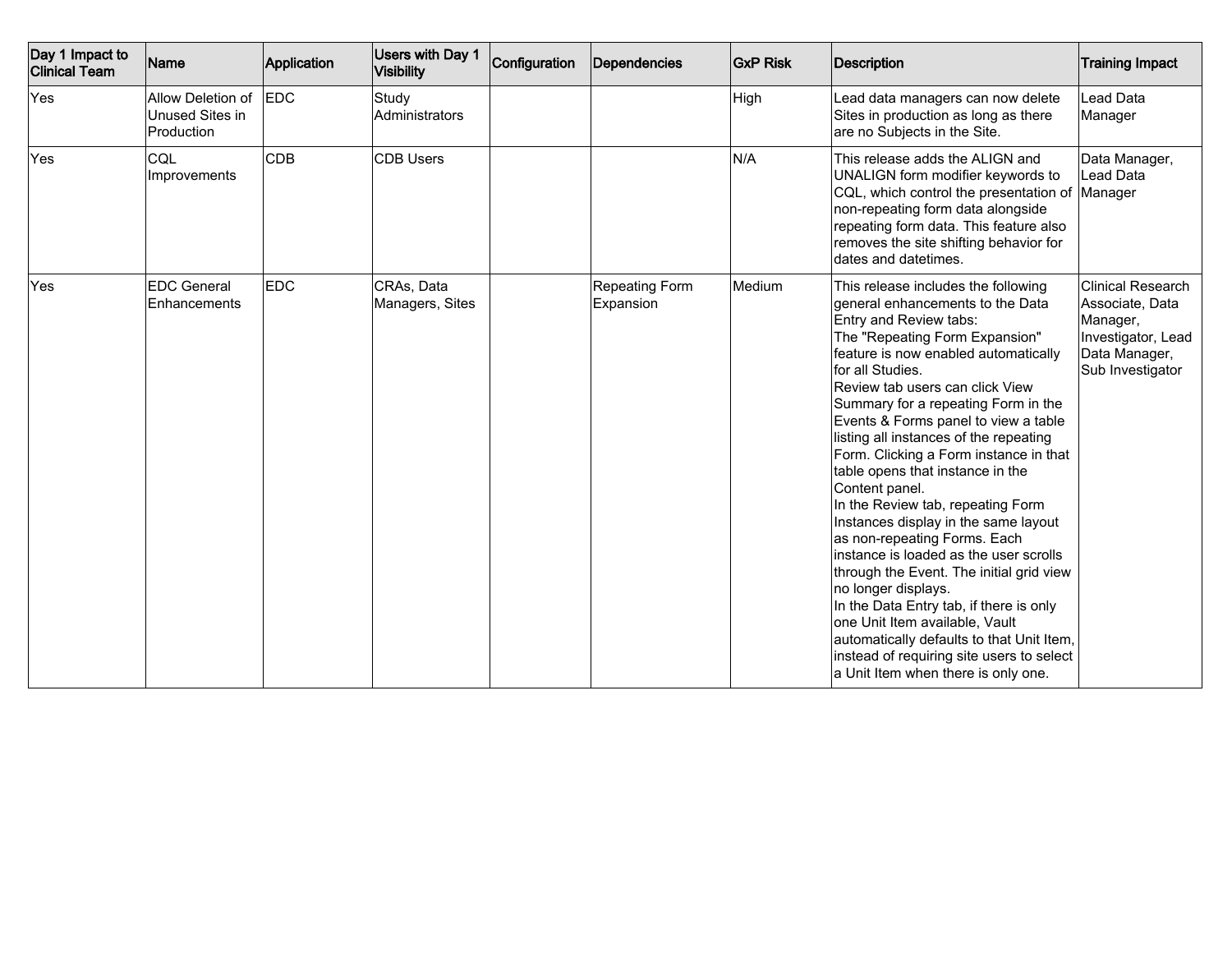| No | 3rd Party Data<br> Import<br>Enhancements             | CD <sub>B</sub> | <b>CDB Users</b>               |        |                                  | Medium | With this release, we made the<br>following improvements to third party<br>data import:<br>The "site" key is now optional, and<br>Workbench can determine subject<br>uniqueness at the study level.<br>The manifest file can define a default<br>event, at either the package or file<br>level, for matching, instead of matching<br>by an event listed in the data files.<br>Event matching on External ID now<br>matches to Event execution records<br>(EDC) instead of Event Definitions. I<br>We now support these date formats:<br> dd-MMM-yy, dd/MMM/yy, dd MMM yy,<br>and ddMMMyy.<br>Import can handle when a leading 0<br>isn't present for dd and MM date and<br>datetime formats.<br>Workbench now activates any ready<br>swaps before any data exports job. | Data Manager,<br>Lead Data<br>Manager |
|----|-------------------------------------------------------|-----------------|--------------------------------|--------|----------------------------------|--------|-------------------------------------------------------------------------------------------------------------------------------------------------------------------------------------------------------------------------------------------------------------------------------------------------------------------------------------------------------------------------------------------------------------------------------------------------------------------------------------------------------------------------------------------------------------------------------------------------------------------------------------------------------------------------------------------------------------------------------------------------------------------------|---------------------------------------|
| No | Access Current<br>Review Plan in a<br>Rule Expression | <b>EDC</b>      | Librarians, Study<br>Designers | Studio | Expression Grammar Medium<br>lv2 |        | Users can access the Name of the<br>currently assigned Review Plan in a<br>rule expression using<br>@Casebook.current_sdv_plan_v and<br>@Casebook.current dmr plan v.                                                                                                                                                                                                                                                                                                                                                                                                                                                                                                                                                                                                   |                                       |
| No | Aggregate<br>Identifiers &<br>Functions               | <b>EDC</b>      | Librarians, Study<br>Designers | Studio | Expression Grammar Medium<br>lv2 |        | Study designers can now specify if an<br>identifier should return an array of<br>values, instead of distinct values. For<br>the repeating parts of an identifier,<br>they can use an asterisk (*) instead of<br>a number inside the brackets to<br>indicate that all instances of repetition<br>should be considered in the value of<br>the identifier. These identifiers can be<br>referenced in the new aggregate<br>functions.                                                                                                                                                                                                                                                                                                                                       | Librarian, Study<br>Designer          |
| No | All Listings UI<br>Improvements                       | <b>CDB</b>      | <b>CDB Users</b>               |        |                                  | Low    | This release includes the following UI<br>enhancements for All Listings:<br>Each page is now sorted by Title.<br>Sort order and filters on these pages<br>are now sticky.                                                                                                                                                                                                                                                                                                                                                                                                                                                                                                                                                                                               | Data Manager,<br>Lead Data<br>Manager |
| No | Annotated PDF<br>Enhancements                         | <b>EDC</b>      | Librarians, Study<br>Designers |        |                                  | Medium | This feature provides general updates<br>to Annotated PDFs, including the<br>ability to export annotations from<br>listings.                                                                                                                                                                                                                                                                                                                                                                                                                                                                                                                                                                                                                                            | Librarian, Study<br>Designer          |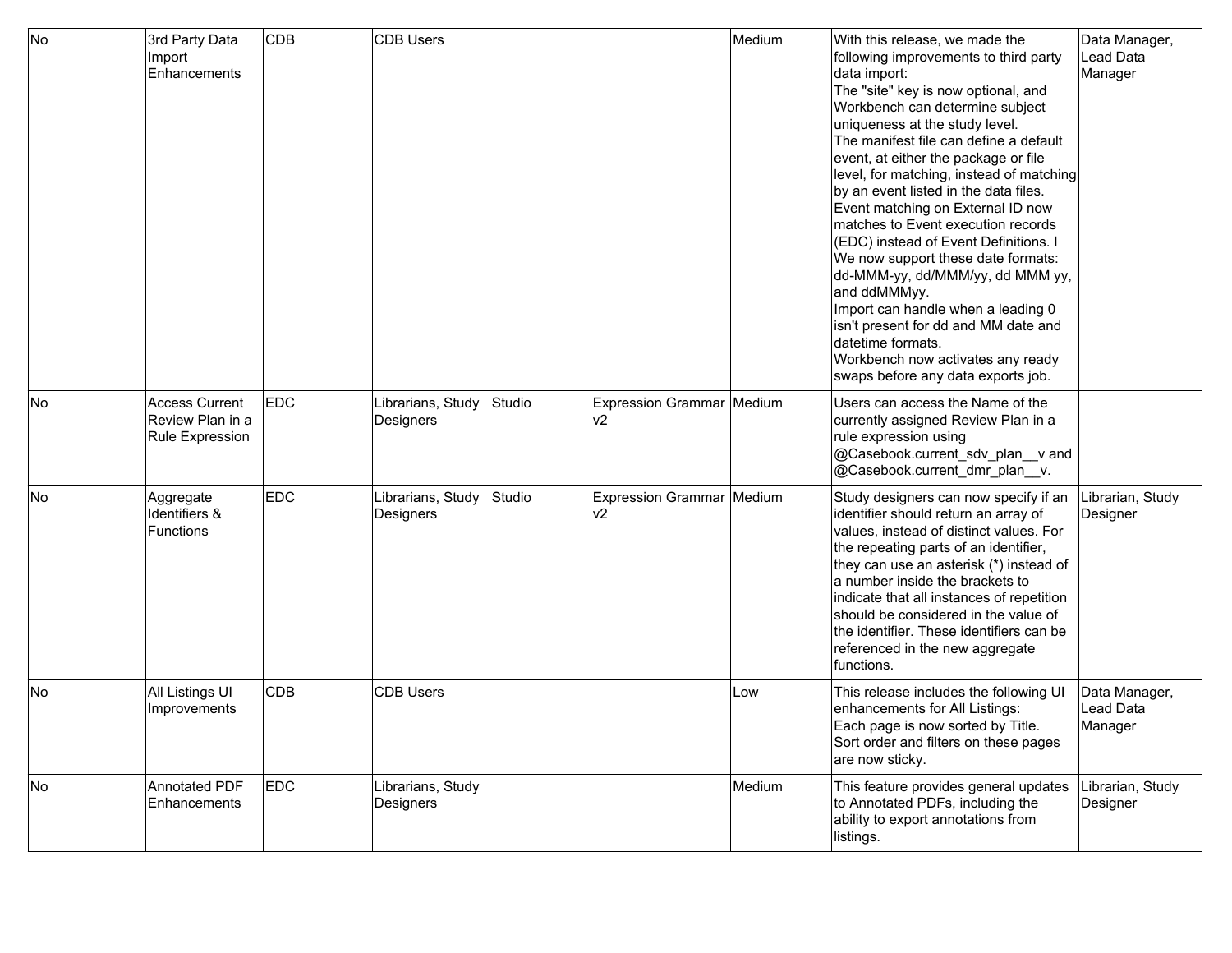| No | Change Vault<br>Login to Vault<br>Selector for Diff<br>Report       | <b>EDC</b>         | Librarians, Study<br>Administrators,<br><b>Study Designers</b> | Studio               |                                  | Medium | Diff Reports will use the Vault selector<br>that's currently used for deployments<br>to avoid incorrect differences showing<br>up in the report as a result of a users<br>various roles.                                                                                                                                                                                                                    | Lead Data<br>Manager,<br>Librarian, Study<br>Designer                                                          |
|----|---------------------------------------------------------------------|--------------------|----------------------------------------------------------------|----------------------|----------------------------------|--------|-------------------------------------------------------------------------------------------------------------------------------------------------------------------------------------------------------------------------------------------------------------------------------------------------------------------------------------------------------------------------------------------------------------|----------------------------------------------------------------------------------------------------------------|
| No | Cross Vault Copy EDC                                                |                    | Librarians, Study<br>Designers                                 |                      | Automatic<br>Deployments         | Medium | Study designers with access to<br>multiple vaults can now copy records<br>from one vault to another using Copy<br>From Study.                                                                                                                                                                                                                                                                               | Study Designer,<br>Librarian                                                                                   |
| No | Delayed<br>Execution for<br><b>Query Rules</b>                      | <b>EDC</b>         | Librarians, Study<br>Administrators,<br><b>Study Designers</b> | EDC Tools,<br>Studio | Expression Grammar Medium<br>lv2 |        | Study designers can mark query-<br>type Rules as having "delayed<br>execution", meaning that after<br>a Form is submitted, the rule enters a<br>queue for processing, instead of<br>processing immediately after form<br>submission. In support of this feature,<br>we added an error console to EDC<br>Tools > Rules that displays any errors<br>that occur during the execution of<br>asynchronous rules. | Lead Data<br>Manager,<br>Librarian, Study<br>Designer                                                          |
| No | Diff Report for<br>Analyte Library,<br>Lab Codelists &<br>Lab Units | EDC (Labs)         | Study<br>Administrators                                        |                      |                                  | Medium | Lab data managers can compare<br>Analyte Libraries, Lab Units, and Lab<br>Codelists.                                                                                                                                                                                                                                                                                                                        | Lab Data Manager                                                                                               |
| No | <b>Editable Grids</b>                                               | EDC, EDC<br>(Labs) | <b>Study Designers</b>                                         | Studio               | Data Entry v2                    | Medium | Study Designers now have the ability<br>to configure a repeating item group to<br>appear in Data Entry in an Editable<br>Grid format. Editable Grids allow for<br>site users to efficiently enter data in a<br>tabular, spreadsheet-like, format.                                                                                                                                                           | <b>Clinical Research</b><br>Coordinator,<br>Investigator,<br>Librarian, Study<br>Designer, Sub<br>Investigator |
| No | Enhanced System EDC<br>Query Closure<br><b>Restrictions</b>         |                    | Librarians, Study<br>Designers                                 | Studio               | Query Team<br>Restrictions       | Medium | When the Query Team Restrictions<br>feature is enabled on a Study, study<br>designers can choose which Query<br>Team is applied to system-generated<br>queries via Studio's Settings page for<br>the given Study.                                                                                                                                                                                           | Librarian, Study<br>Designer                                                                                   |
| No | Improvements to<br>System Listings                                  | <b>CDB</b>         | <b>CDB Users</b>                                               |                      |                                  | Medium | In raw exports, system listings are now Data Manager,<br>one file per listing, instead of being<br>spread across multiple files depending Manager<br>on the amount of data. System listing<br>data can now also be accessed via<br>CQL using CALL Sys_listingname, for<br>example, CALL Sys ILB.                                                                                                            | Lead Data                                                                                                      |
| No | Incomplete Status EDC (Labs)<br>for Normals                         |                    | Data Managers,<br>Study<br>Administrators                      |                      | Labs Enabled                     | Low    | This feature adds an "Incomplete"<br>count for Normals that are missing<br>units.                                                                                                                                                                                                                                                                                                                           | Lab Data Manager                                                                                               |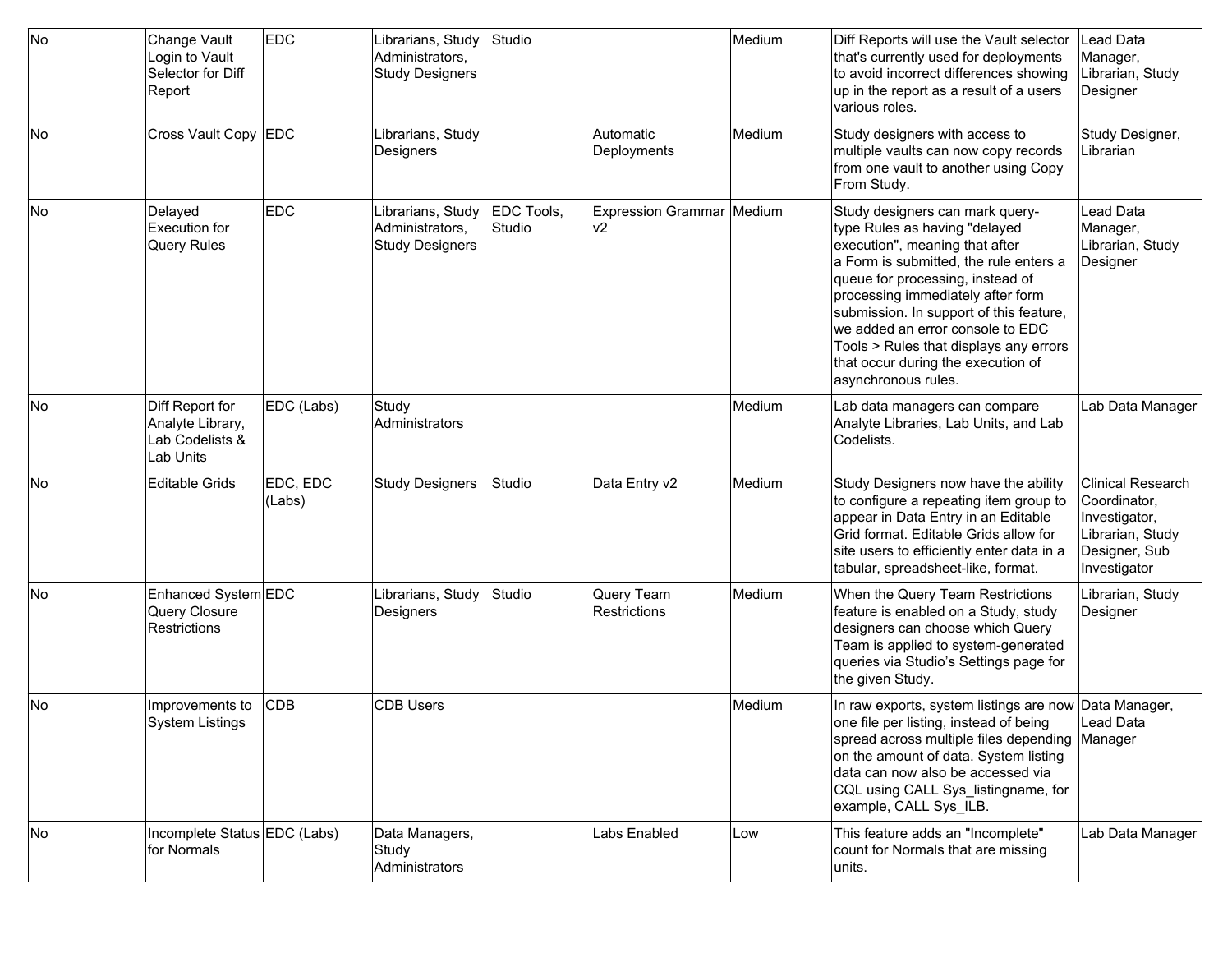| No | Ingestion<br>Monitoring &<br>Notifications                    | <b>CDB</b> | <b>CDB Users</b>              |                    | Medium | Workbench now only sends an email<br>notification when data reprocessing<br>results in changes to the issue log.<br>Workbench also generates an import<br>log, with general details about the<br>import and transformation process.<br>The Package listing now displays a<br>Deployed date, which shows the date<br>that the source was put into use.                                                                                                                                                                                                                                                                                        | Data Manager,<br>Lead Data<br>Manager  |
|----|---------------------------------------------------------------|------------|-------------------------------|--------------------|--------|----------------------------------------------------------------------------------------------------------------------------------------------------------------------------------------------------------------------------------------------------------------------------------------------------------------------------------------------------------------------------------------------------------------------------------------------------------------------------------------------------------------------------------------------------------------------------------------------------------------------------------------------|----------------------------------------|
| No | JDrug                                                         | Coder      | Coder<br>Administrators       | Coder Tools        | Medium | Vault Coder now offers JDrug to code<br>and autocode Japanese medications.                                                                                                                                                                                                                                                                                                                                                                                                                                                                                                                                                                   | <b>Clinical Coder</b><br>Administrator |
| No | <b>LMS</b><br>Enhancements                                    | All        | <b>User</b><br>Administrators |                    | Medium | Vault now allows study administrators<br>to configure curriculum and assign<br>training before a study design is<br>complete. Vault now also checks for<br>enrollment twice a day, instead of<br>once. The LMS Integration feature is<br>now enabled using the Study Settings<br>object, instead of the study's Study<br>Configuration record. To enable the<br>feature with this release, a Vault<br>Owner must edit the "Ims.enabled"<br>record for the Study to set the Value<br>field to "true". For any Studies where<br>the integration was already enabled,<br>the "Ims.enabled" record automatically<br>has the value set to "true". | <b>User Administrator</b>              |
| No | MedDRAJ                                                       | Coder      | Coder<br>Administrators       | <b>Coder Tools</b> | Medium | With this release, Vault Coder offers<br>MedDRAJ to code and autocode<br>Japanese Adverse Events and Medical<br>History terms.                                                                                                                                                                                                                                                                                                                                                                                                                                                                                                               | Clinical Coder<br>Administrator        |
| No | Migrations<br>Product Toolkit:<br>Loader (Limited<br>Release) | <b>EDC</b> |                               | Support            | Medium | With this release, Veeva Services now<br>has the ability to use the migrations<br>Loader to perform various semi-<br>automated study migration operations,<br>including EDC subject creation, event<br>creation, form creation, and item value<br>population, along with support for<br>basic transformations during the<br>ingestion process.                                                                                                                                                                                                                                                                                               | Vault Administrator                    |
| No | Multi-role Security All<br>(Limited Release)                  |            |                               | Support            | High   | This feature allows a single user to<br>have multiple Study Roles in a single<br>Study with only one user account,<br>without the need for a custom Security<br>Profile.                                                                                                                                                                                                                                                                                                                                                                                                                                                                     | <b>User Administrator</b>              |
| No | Multiple SAEs in<br>a Single Case                             | EDC        | Study<br>Administrators       | <b>EDC Tools</b>   | Medium | Safety administrators can configure a<br>Study to send multiple SAEs in a<br>single Safety Case.                                                                                                                                                                                                                                                                                                                                                                                                                                                                                                                                             | Safety<br>Administrator                |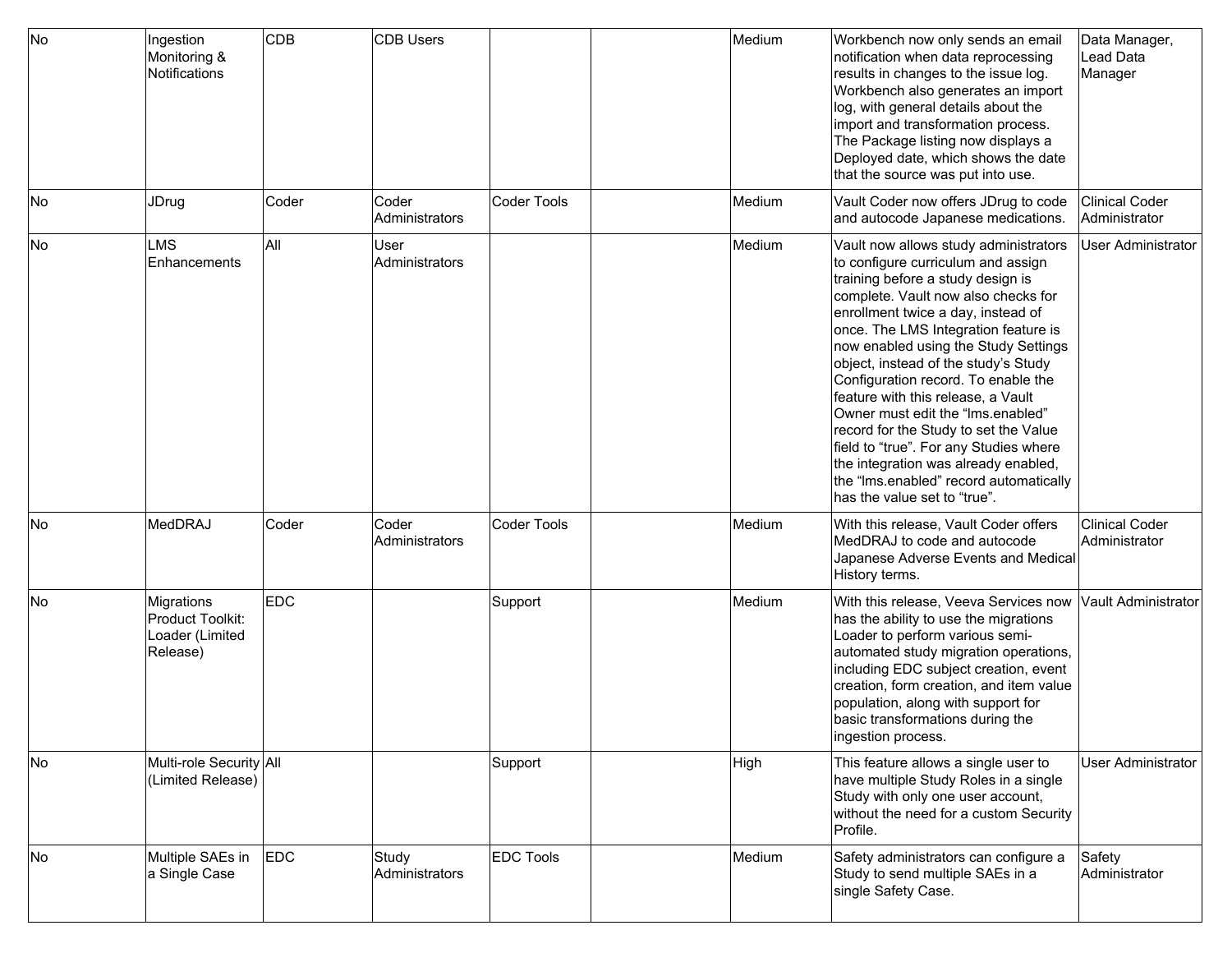| No | Override Normals EDC (Labs)<br>Report                                   |                 | Data Managers                                      |                  | Labs Enabled                                           | Medium | This report gives Data Managers the<br>opportunity to review Override normals Lab Data<br>entered by Sites and update the<br>Normal Ranges library if necessary.                                                                                                                                                                                                                                                                                                           | Data Manager,<br>Manager, Lead<br>Data Manager     |
|----|-------------------------------------------------------------------------|-----------------|----------------------------------------------------|------------------|--------------------------------------------------------|--------|----------------------------------------------------------------------------------------------------------------------------------------------------------------------------------------------------------------------------------------------------------------------------------------------------------------------------------------------------------------------------------------------------------------------------------------------------------------------------|----------------------------------------------------|
| No | Pending Approval EDC (Labs)<br><b>Count for Normals</b>                 |                 | Data Managers,<br>Study<br>Administrators          |                  | Labs Enabled                                           | Low    | This feature adds a "Pending<br>Approval" count for Normals, so that<br>users can see how many normals are<br>awaiting approval.                                                                                                                                                                                                                                                                                                                                           | Lab Data Manager                                   |
| No | Pop-Up Window<br>Support for<br><b>CDMS SSO</b><br>Authentication       | All             |                                                    | Vault Admin      |                                                        | Medium | Vault CDMS now supports pop-up<br>windows for SSO authentication for<br>SAML profile configurations.                                                                                                                                                                                                                                                                                                                                                                       | Vault Administrator                                |
| No | Relabeled CDB's<br>"View Query"<br>Permission as<br>'View CDB<br>Query" | CDB, EDC        | Study<br>Administrators,<br>User<br>Administrators |                  |                                                        | N/A    | With this release, we relabeled the<br>"View Query" permission for CDB as<br>"View CDB Query", so that this<br>permission won't be confused with the<br>new "View Query" permission for EDC.                                                                                                                                                                                                                                                                               | Lead Data<br>Manager, User<br><b>Administrator</b> |
| No | Safety Link<br>Enhancements                                             | <b>EDC</b>      | Study<br>Administrators                            | <b>EDC Tools</b> |                                                        | Medium | Safety Configuration now includes Null Safety<br>Flavor settings, which control EDC's<br>ability to send "NI" to the safety system<br>when either the Item is null or if the<br>E2B ID isn't mapped to an Item. This<br>applies only to SAE and AE items with<br>the E2B id of E.i.3.2[a-f].                                                                                                                                                                               | Administrator                                      |
| No | <b>SDS Updates</b>                                                      | <b>EDC</b>      | Librarians, Study<br>Designers                     | Studio           |                                                        | Medium | The SDS has been updated for<br>general quality improvements including Designer<br>the following:<br>Schedule tree updates - like adding<br>names for event group and form<br>Schedule Grid updates - like adding<br>the event group<br>Carrying labels down through columns<br>like the names<br>Removing the system rules from the<br>rules tab and adding rule bindings<br>Adding a local lab configuration tab<br>Adding additional information to the<br>summary page | Librarian, Study                                   |
| No | Send Email when EDC, EDC<br>Subject is<br>Randomized                    | (Randomization) | Study Designers                                    |                  | Randomization                                          | Medium | Users can configure an email to be<br>sent when a subject is randomized.                                                                                                                                                                                                                                                                                                                                                                                                   | Study Designer                                     |
| No | Send Protocol<br>Deviations to<br>Vault CTMS                            | <b>EDC</b>      | Study<br>Administrators                            |                  | Vault CTMS<br>Connection<br><b>Protocol Deviations</b> | Medium | Vault CDMS sends Protocol Deviations Lead Data<br>created or updated in EDC to Vault<br>CTMS via the CTMS connection.                                                                                                                                                                                                                                                                                                                                                      | Manager                                            |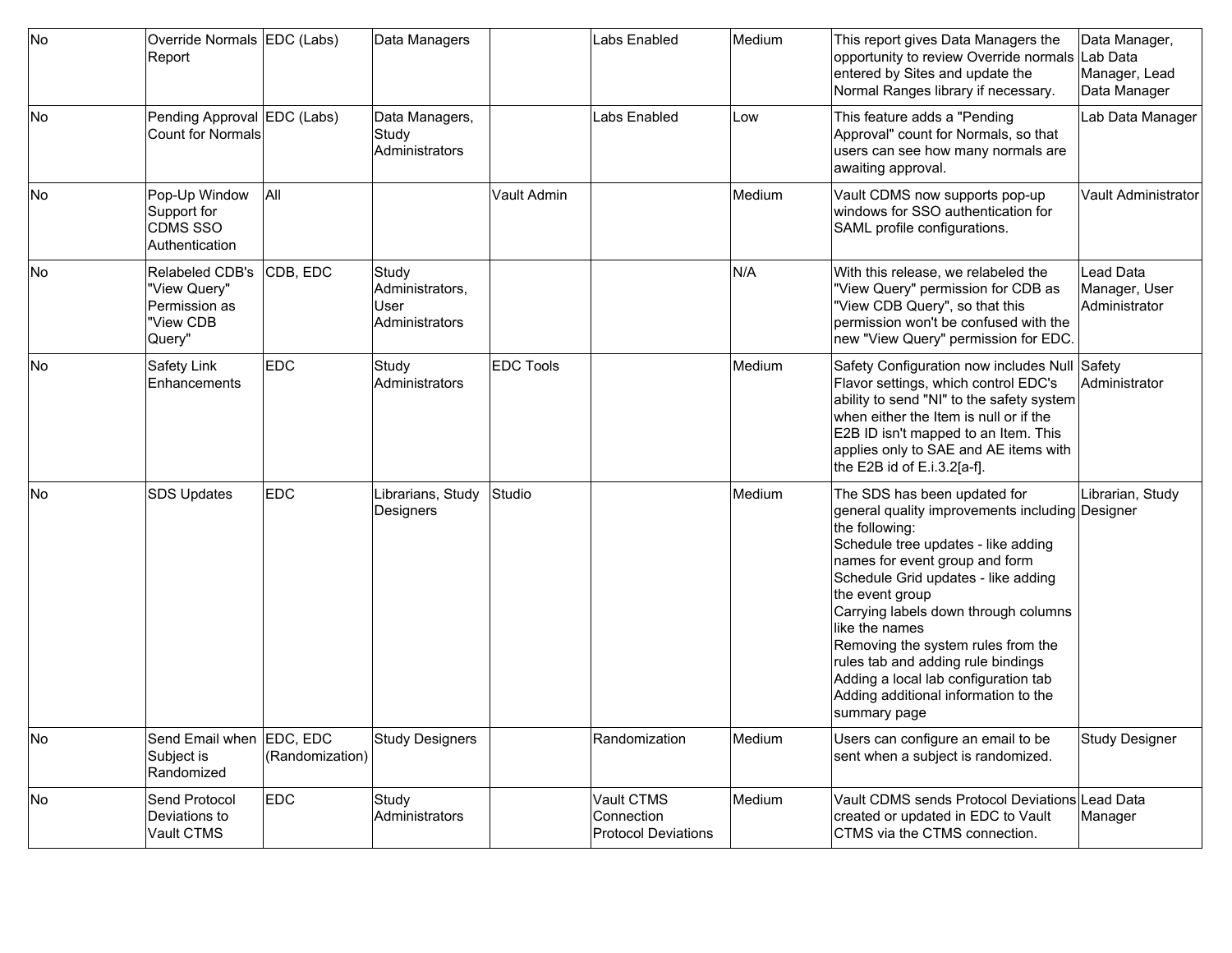| <b>No</b> | Show Form Links ICDB<br>lin Workbench                                                          |             | <b>CDB Users</b>                                          |             |      | Medium | Form links are now exposed in Data<br>Workbench. Users can access form<br>linking information via CQL using<br>CALL Sys_Links or @Form.LinkID and<br>@Form.LinkedForm.                                   | Lead Data<br>Manager, Librarian             |
|-----------|------------------------------------------------------------------------------------------------|-------------|-----------------------------------------------------------|-------------|------|--------|----------------------------------------------------------------------------------------------------------------------------------------------------------------------------------------------------------|---------------------------------------------|
| <b>No</b> | <b>Study Data</b><br>Extracts<br>Enhancements                                                  | <b>EDC</b>  | Study<br>Administrators                                   |             |      | Low    | The Study Data Extract job will now<br>include additional system datasets,<br>form files, custom objects, and some<br>additional configuration. Date,<br>DateTime, and Time are now treated<br>las text. | Lead Data<br>Manager                        |
| <b>No</b> | <b>Study Role</b><br>Enhancements                                                              | All         | Study<br>Administrators.<br><b>User</b><br>Administrators |             |      | High   | With this release, we made several<br>enhancements to permissions for<br>Study Roles. We also added three<br>roles: CDMS Super User, CDMS API<br>Read Only, and CDMS API Read<br>Write.                  | Lead Data<br>Manager, User<br>Administrator |
| <b>No</b> | <b>Support Multiple</b><br>lSite Selections in<br><b>Review Plan</b><br>Assignment<br>Criteria | <b>IEDC</b> |                                                           | Vault Admin |      | Medium | Lead data managers can now apply<br>review plan assignment criteria<br>to Sites or Countries as a group or<br>individually.                                                                              | Lead Data<br>Manager                        |
| <b>No</b> | Workbench Labs<br>Data Reformatting                                                            | <b>CDB</b>  | <b>CDB Users</b>                                          |             | Labs | N/A    | Workbench can now import data from<br>EDC's Labs module. This feature also<br>ladds new CQL functions to interact<br>lwith Labs data.                                                                    | Data Manager,<br>Lead Data<br>Manager       |